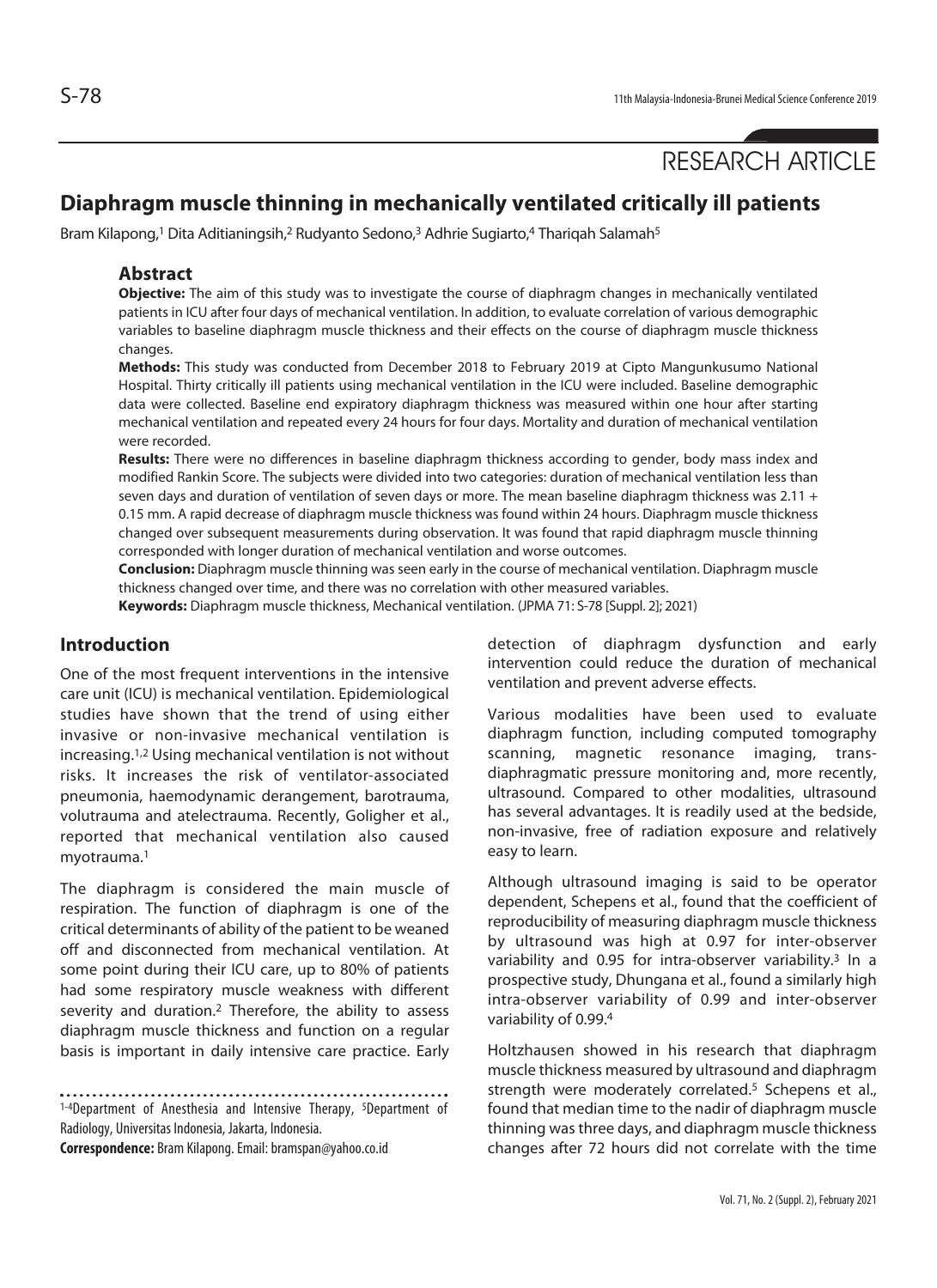spent on ventilators afterwards.3

The aim of this study was to investigate the course of diaphragm changes in mechanically ventilated patients in ICU after four days of mechanical ventilation. In addition, to evaluate correlation of various demographic variables to baseline diaphragm muscle thickness and their effects on the course of diaphragm muscle thickness changes.

## **Patients and Methods**

This prospective observational study was designed to understand the course of diaphragm muscle thinning in mechanically ventilated critically ill patients at Cipto Mangunkusumo National Hospital. Approval was obtained from Ethics Committee of Universitas Indonesia (1020/UN2.F1/ETIK/2018), and the study was recorded in ClinicalTrials.gov (NCT03933332).

Between December 2018 and February 2019, all newly admitted patients to ICU were evaluated for potential recruitment for the study. After obtaining informed consent from patients or their legal guardians, adult patients who had been newly started on mechanical ventilation with a modified Rankin Score at least below 4 within one month before admission to ICU were included. The exclusion criteria were: 1. pregnant women; 2. intubation for more than 24 hours before ICU admission; 3. cardiac or chest surgery patients; and 4. patients with peripheral musculoskeletal diseases. It was estimated from previous research that 27 subjects were needed for this study; therefore, assuming a 10% dropout rate, the total number of subjects needed was 30.

Each patient's baseline demographic data were collected and their diaphragm muscle thickness was measured within one hour after admission to ICU. Subsequent diaphragm muscle thickness measurements were conducted every 24 hours time frame after previous measurement until there were five measurements for each patient. Further diaphragm muscle thickness was not measured beyond fifth day in accordance with Schepens et al., findings that the nadir of diaphragm muscle thinning was found at 72 hours after starting mechanical ventilation.3

Before measurement, subjects were placed in supine position at bed inclination. Diaphragm muscle thickness was measured at the zone of apposition on mid-axillary line in eighth or ninth right intercostal space using Grosu's standardised technique.6 The probe orientation had to be adjusted until the diaphragm was properly visualised. The diaphragm was identified as a less echogenic muscle structure between the parallel lines of pleural and peritoneal membranes. Diaphragm muscle

thickness was measured at the end of expiration period. Three measurements of diaphragm muscle thickness were taken, and the mean of those three measurements was calculated. A skin marker was used to mark the location of first probe placement to ensure that operator placed the probe in same place for follow-up measurements.

To minimize measurement bias, all measurements were conducted by one certified radiologist using a Samsung SonoAce R3 (Korea) ultrasound machine with a 10-15 MHz high frequency linear transducer. All diaphragm ultrasound images were then stored in a Picture Archiving and Communication System for further evaluation. All subjects were followed up until discontinuation of mechanical ventilation and discharge from the ICU. The duration of mechanical ventilation, length of ICU stay and mortality were reported as outcome measurements.

Statistical analysis was performed with STATA/IC 15.1 for Mac (StataCorp, College Station, TX, USA). All data collected were reported as mean  $\pm$  standard deviation (SD) or median [interquartile range (IQR)]. Changes in diaphragm muscle thickness were calculated as ratios to the baseline diaphragm muscle thickness measurement. The relationship between subjects' characteristics and diaphragm muscle thickness were tested using t-test for independent groups for continuous variables and Chisquare or Fisher exact tests for categorical variables. All subjects were categorised into two groups according to length of ventilator use. Group A included subjects who used ventilator for less than seven days, and Group B included subjects who used ventilator for at least seven days. In this paper, analysis was focused on evaluating course of diaphragm muscle thinning in mechanically ventilated critically ill patients. A repeated measure ANOVA was conducted to identify differences in ratios of diaphragm muscle changes within measurements and between groups.

### **Results**

This is the first ultrasound study of diaphragm muscle thickness in the zone of apposition conducted in critically ill patients in Indonesia. The plan was to enroll 52 patients for the study; seven patients were excluded because they did not give consent to be included, and fifteen patients did not complete follow-up measurements due to deteriorating conditions or death. Ultimately, there were only thirty patients who had five measurements of diaphragm muscle thickness. Twelve patients were on mechanical ventilation for less than seven days, while duration of mechanical ventilation was seven days or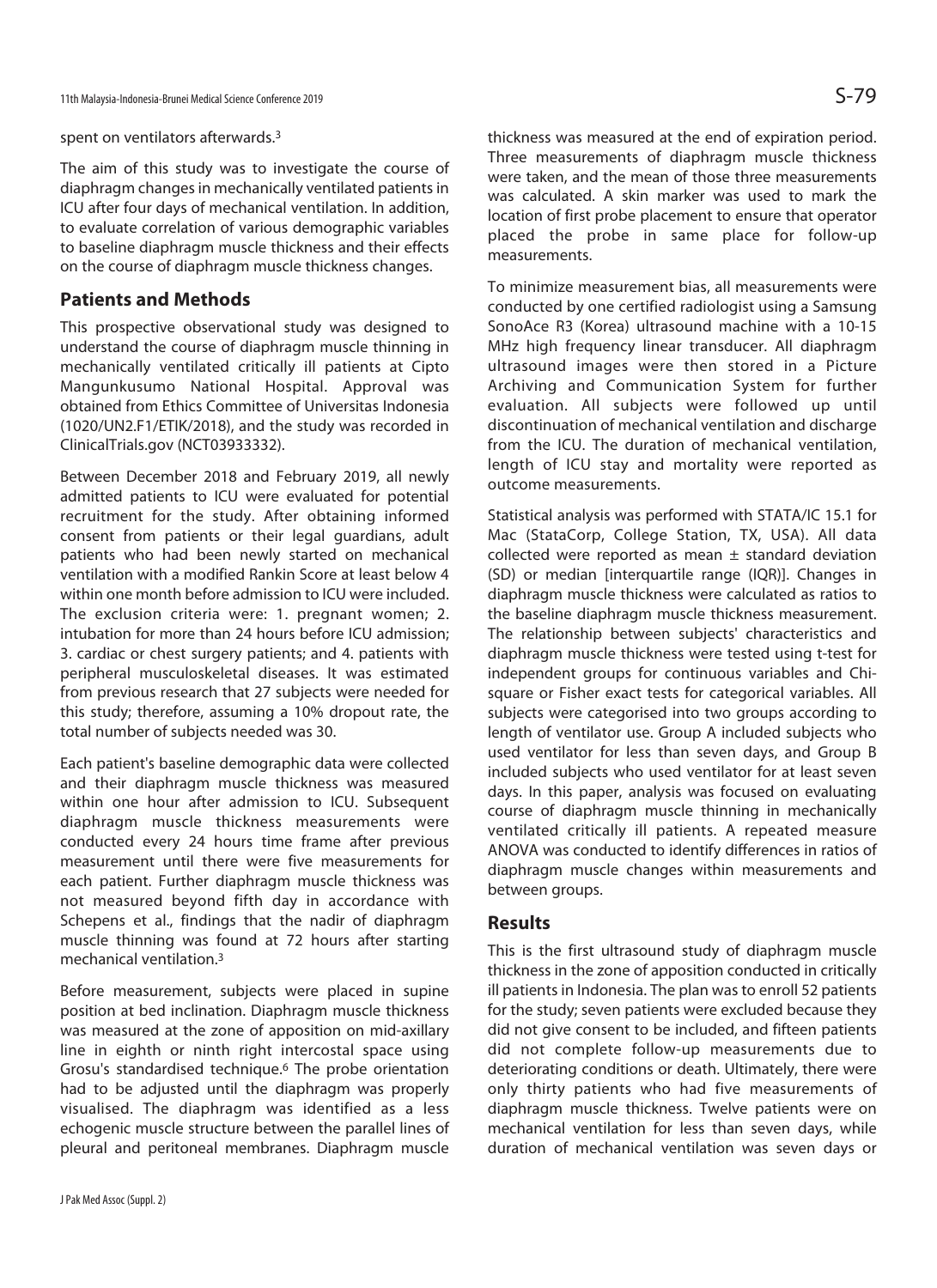**Table-1:** Baseline demographic data of subject characteristics in relation to duration of mechanical ventilation.

| <b>Variable</b>                               | Total $(n = 30)$  | <b>Duration of ventilation less</b><br>than seven days $(n=12)$ | <b>Duration of ventilation seven</b><br>days or more ( $n = 18$ ) | p                 |
|-----------------------------------------------|-------------------|-----------------------------------------------------------------|-------------------------------------------------------------------|-------------------|
| Sex                                           |                   |                                                                 |                                                                   |                   |
| - Male                                        | 12 (40.00%)       | 4                                                               | 8                                                                 | 0.41a             |
| - Female                                      | 18 (60.00%)       | 8                                                               | 10 <sup>1</sup>                                                   |                   |
| Mean age (years)                              | $48.9 \pm 2.84$   | $48.00 \pm 4.51$                                                | $49.50 \pm 3.75$                                                  | 0.80 <sup>b</sup> |
| Mean Height (cm)                              | $161.27 \pm 1.17$ | $160.33 \pm 1.52$                                               | $161.89 \pm 1.69$                                                 | 0.74 <sup>b</sup> |
| Mean Body weight (kg)                         | $59.06 \pm 2.04$  | $56.67 \pm 2.64$                                                | $60.07 \pm 3.26$                                                  | 0.83 <sup>b</sup> |
| Mean body mass index $(kq/m2)$                | $22.64 \pm 0.68$  | $22.06 \pm 3.16$                                                | $23.03 \pm 4.09$                                                  | 0.49 <sup>b</sup> |
| <b>SOFA Score</b>                             |                   |                                                                 |                                                                   |                   |
| $-0$ to 6                                     | 19 (63.33%)       | 9                                                               | 10                                                                | 0.58 <sup>a</sup> |
| $-7$ to 9                                     | $6(20.00\%)$      |                                                                 |                                                                   |                   |
| $-10$ to $14$                                 | 5(16.67%)         |                                                                 |                                                                   |                   |
| - More than 15                                |                   |                                                                 |                                                                   |                   |
| Mean tidal volume per body weight (ml/kgBW)   | $7.72 \pm 0.36$   | $7.94 \pm 0.43$                                                 | $7.58 \pm 0.53$                                                   | 0.62 <sup>b</sup> |
| Mean Maximum pressure (mmHg)                  | $15.83 \pm 0.52$  | $16.00 \pm 0.85$                                                | $15.72 \pm 0.67$                                                  | 0.79 <sup>b</sup> |
| Mean Positive end- expiratory pressure (mmHq) | $5.23 \pm 0.14$   | $5.33 \pm 0.26$                                                 | $5.17 \pm 0.17$                                                   | 0.57 <sup>b</sup> |
| Mean Oxygen fraction (%)                      | $41.5 \pm 0.64$   | $42.5 \pm 1.31$                                                 | $40.83 \pm 0.61$                                                  | 0.21 <sup>b</sup> |
| Mode of mechanical ventilation on day 1       |                   |                                                                 |                                                                   |                   |
| - Controlled                                  | $1(3.33\%)$       | $\Omega$                                                        |                                                                   | 0.77a             |
| - Synchronised                                | 25 (83.33%)       | 11                                                              | 14                                                                |                   |
| - Pressure support                            | 4 (13.33%)        |                                                                 | 3                                                                 |                   |
| Diaphragm muscle thinning                     |                   |                                                                 |                                                                   |                   |
| - Yes                                         | 15 (50.00%)       | 6                                                               | 9                                                                 | 0.65a             |
| - No                                          | 15 (50.00%)       | 6                                                               | 9                                                                 |                   |

Legend: <sup>a</sup>: Fisher exact test. <sup>b</sup>: t-test. \*: Statistically significant.

SOFA: Sequential Organ Failure Assessment.

#### longer for remaining eighteen patients.

Table-1 shows that there were no differences in various demographic variables between the group of patients that used ventilator for less than seven days and the group that underwent mechanical ventilation for seven days or more. Also, there were no differences in initial ventilator settings between groups. After all patients had completed five diaphragm muscle thickness measurements, there were 15 subjects who had declined diaphragm muscle thickness on last measurement compared to baseline diaphragm muscle thickness. Fifteen patients had increased diaphragm muscle thickness on last measurement compared to baseline diaphragm muscle thickness.

The subgroup analysis focused on patients who had diaphragm muscle thinning on final measurement. Table-2 and Table-3 show the subgroup analysis of diaphragm muscle thinning based on diaphragm muscle thickness and diaphragm muscle thickness ratio on last observation. The mean baseline diaphragm muscle thickness in patients who had diaphragm muscle thinning was  $2.11 \pm 0.15$  mm. Male patients had slightly thicker diaphragms of 2.35  $\pm$  0.28 mm compared to female average of 1.99  $\pm$  0.17 mm. However, this difference was not statistically significant.

The diaphragm muscle thickness ratio was calculated as the ratio of diaphragm muscle thickness of concern to baseline diaphragm muscle thickness. A diaphragm muscle thickness ratio below 1 meant diaphragm muscle thickness of concern was lower than baseline diaphragm muscle thickness, which indicated diaphragm muscle thinning. Diaphragm muscle thinning was more pronounced in Group B than in Group A, although the difference did not achieve level of statistical significance. In Group A, there was a 20% decline in diaphragm muscle thickness in four days, which corresponds to a rate of diaphragm muscle thinning of 4.99% per day. In group B, there was a 31% decline in diaphragm muscle thickness, which corresponds to a rate of diaphragm muscle thinning of 7.71% per day.

A repeated measures ANOVA was performed to analyse changes in ratio of diaphragm muscle thickness between subjects and within subjects in Group A and Group B. The ANOVA results indicated that there was a significant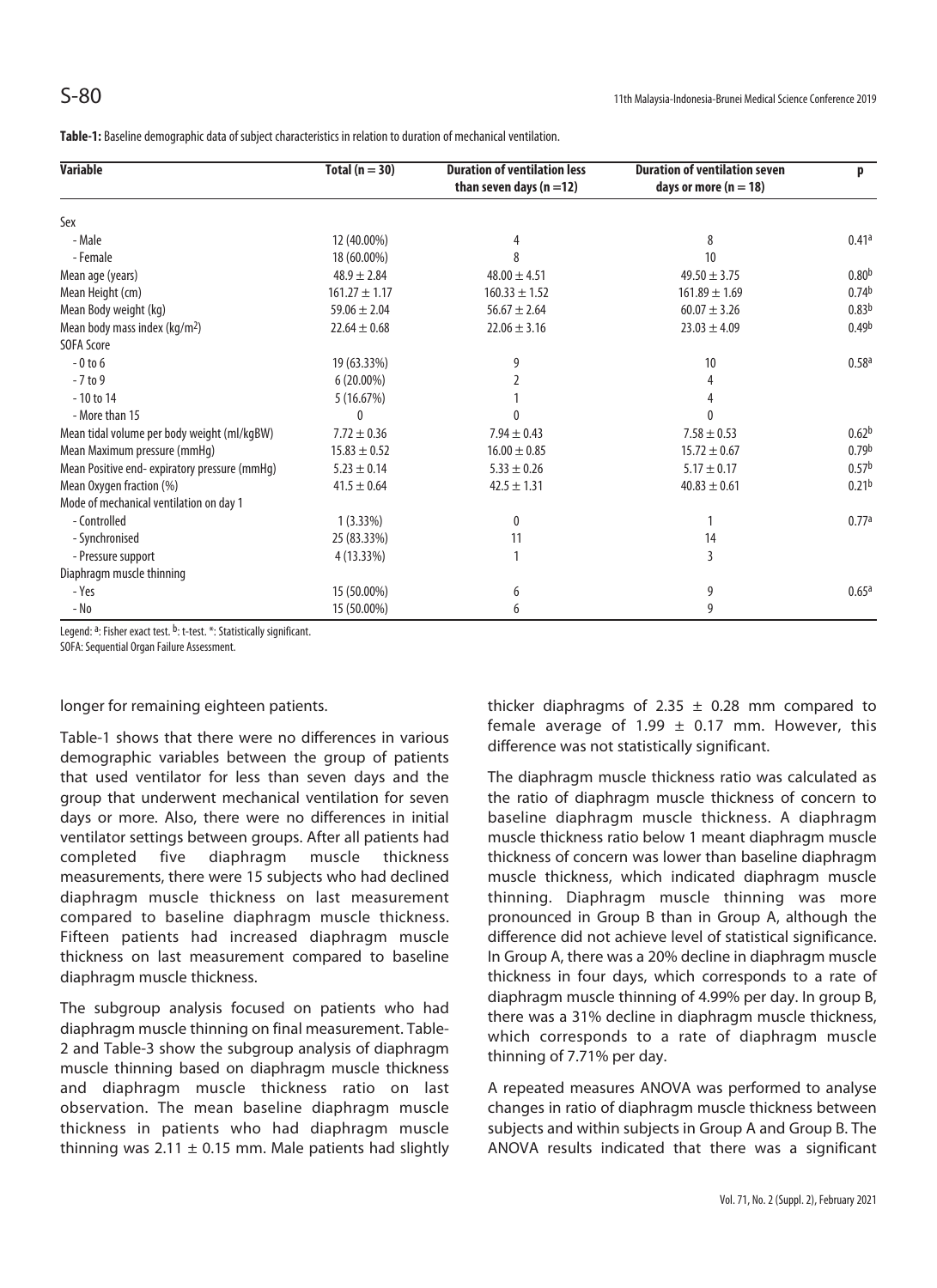| <b>Variable</b>                                     | Duration of ventilation less than seven days ( $n = 6$ ) | Duration of ventilation seven days or more ( $n = 9$ )<br>$\mathsf{P}$ |                   |
|-----------------------------------------------------|----------------------------------------------------------|------------------------------------------------------------------------|-------------------|
| Mean Baseline diaphragm muscle thickness (mm)       | $2.02 \pm 0.23$                                          | $2.17 \pm 0.21$                                                        | 0.64 <sup>b</sup> |
| Mean Diaphragm muscle thickness (mm) after 24 hours | $2.03 \pm 0.22$                                          | $1.80 \pm 0.19^e$                                                      | 0.45 <sup>b</sup> |
| Mean Diaphragm muscle thickness (mm) after 48 hour  | $1.99 \pm 0.18$                                          | $1.83 \pm 0.15$ <sup>e</sup>                                           | 0.54 <sup>b</sup> |
| Mean Diaphragm muscle thickness (mm) after 72 hour  | $1.72 \pm 0.21$ <sup>c</sup>                             | $1.67 \pm 0.14$ <sup>e</sup>                                           | 0.85 <sup>b</sup> |
| Mean Diaphragm muscle thickness (mm) after 96 hour  | $1.60 \pm 0.19$ <sup>d</sup>                             | $1.46 \pm 0.13$ <sup>f</sup>                                           | 0.52 <sup>b</sup> |
| Mean Duration of mechanical ventilation             | $4.83 \pm 0.40$                                          | $13.33 \pm 2.09$                                                       | 0.04 <sup>b</sup> |
| Mean Rate of decline (%/day)                        | $4.99 \pm 0.01$                                          | $7.71 \pm 0.01$                                                        | 0.27 <sup>b</sup> |
| <b>Mortality</b>                                    |                                                          |                                                                        | 0.09a             |

**Table-2:** The course of diaphragm muscle thinning based on diaphragm thickness change ratio on last observation.

Legend: <sup>a</sup>: Fisher exact test; <sup>b</sup>: paired t-test; <sup>c</sup>: repeated measures ANOVA; <sup>d</sup>: repeated measures ANOVA: significant differences compared to baseline, 24 and 48 hours with p < 0.05; <sup>e</sup>: repeated measures ANOVA: significant differences compared to baseline with p < 0.05; <sup>f</sup>: repeated measures ANOVA: significant differences with baseline, 24, 48 and 72 hours with p < 0.05.

**Table-3:** Diaphragm muscle thickness ratio changes over measurement.

| <b>Variable</b><br>Duration of ventilation less than seven days ( $n = 6$ ) |                              | Duration of ventilation seven days or more ( $n = 9$ ) |                   |
|-----------------------------------------------------------------------------|------------------------------|--------------------------------------------------------|-------------------|
| <b>Baseline</b>                                                             | 1.00                         | 1.00                                                   |                   |
| Mean Diaphragm changes in first interval time frame                         | $1.02 \pm 0.06$              | $0.84 \pm 0.06$                                        | 0.07a             |
| Mean Diaphragm changes in second interval time frame                        | $1.01 \pm 0.07$              | $0.86 \pm 0.05$                                        | 0.11a             |
| Mean Diaphragm changes in third interval time frame                         | $0.85 \pm 0.04$ <sup>b</sup> | $0.79 \pm 0.06$                                        | 0.46 <sup>a</sup> |
| Mean Diaphragm changes in fourth interval time frame                        | $0.80 \pm 0.05$ <sup>c</sup> | $0.69 \pm 0.05$ <sup>d</sup>                           | 0.19a             |

Legend: <sup>a</sup>: paired t-test; <sup>b</sup>: repeated measures ANOVA: significant differences compared with first time interval with p < 0.05; <sup>c</sup>: repeated measures ANOVA: significant differences compared with first, second and third time interval with  $p < 0.05$ ; d: repeated measures ANOVA: significant differences compared with all time intervals with  $p < 0.05$ .

effect on ratio of diaphragm muscle thickness changes within subjects with Wilks' lambda =  $0.21$  F (4,10) = 9.50, p = 0.02. Within subjects, there were significant differences in diaphragm muscle thickness changes from interval 3 and 4 to interval 1 and 2. Although there were differences between groups, the differences did not achieve level of statistical significance. In outcome statistics with regards to diaphragm muscle thinning, four patients died in group B, but no mortality was seen in group A. There were also significant differences in duration of mechanical ventilation. Group A had a mean duration of mechanical ventilation of 4.83  $\pm$  0.40 days, whereas group B had a mean duration of ventilation of  $13.33 \pm 2.09$  days.

### **Discussion**

Our results confirm that diaphragm muscle thinning in mechanically ventilated critically ill patients, which has lately become more recognized as diaphragm dysfunction, may influence patient outcomes. Until recently, no published data on normal range of diaphragm muscle thickness among critically ill Indonesian population were available. Therefore, this is the first study as per authors' knowledge reporting on mean baseline diaphragm muscle thickness in Indonesia. Serial measurements of diaphragm muscle thickness were conducted. Therefore, evolution of diaphragm

muscle thinning during mechanical ventilation in critically ill patients could be evaluated. The baseline diaphragm muscle thickness in this group with muscle thinning was  $2.11\pm0.15$  mm. This baseline diaphragm muscle thickness was comparable to baseline diaphragm muscle thickness from a previous study, which was  $1.9\pm0.04$  mm.<sup>3</sup>

In this study, baseline diaphragm muscle thickness was not correlated to sex, age, body mass index, baseline Sequential Organ Failure Assessment (SOFA) score or premorbid functioning. These findings are consistent with other studies, such as a study by Goligher et al., which found that baseline diaphragm muscle thickness was not influenced by baseline SOFA score, sepsis or positive end-expiratory pressure.7 Schepens also found no correlation between baseline diaphragm muscle thickness and sex, age, premorbid condition or steroid usage.3 The association between diaphragm muscle thickness and clinical outcomes might vary over course of time and might be influenced by many factors that were not investigated in this study. There were patients with diaphragm muscle thinning in both groups.

In subgroup analysis, focusing on diaphragm muscle thinning, this study demonstrated that difference between the two groups was in rate of diaphragm muscle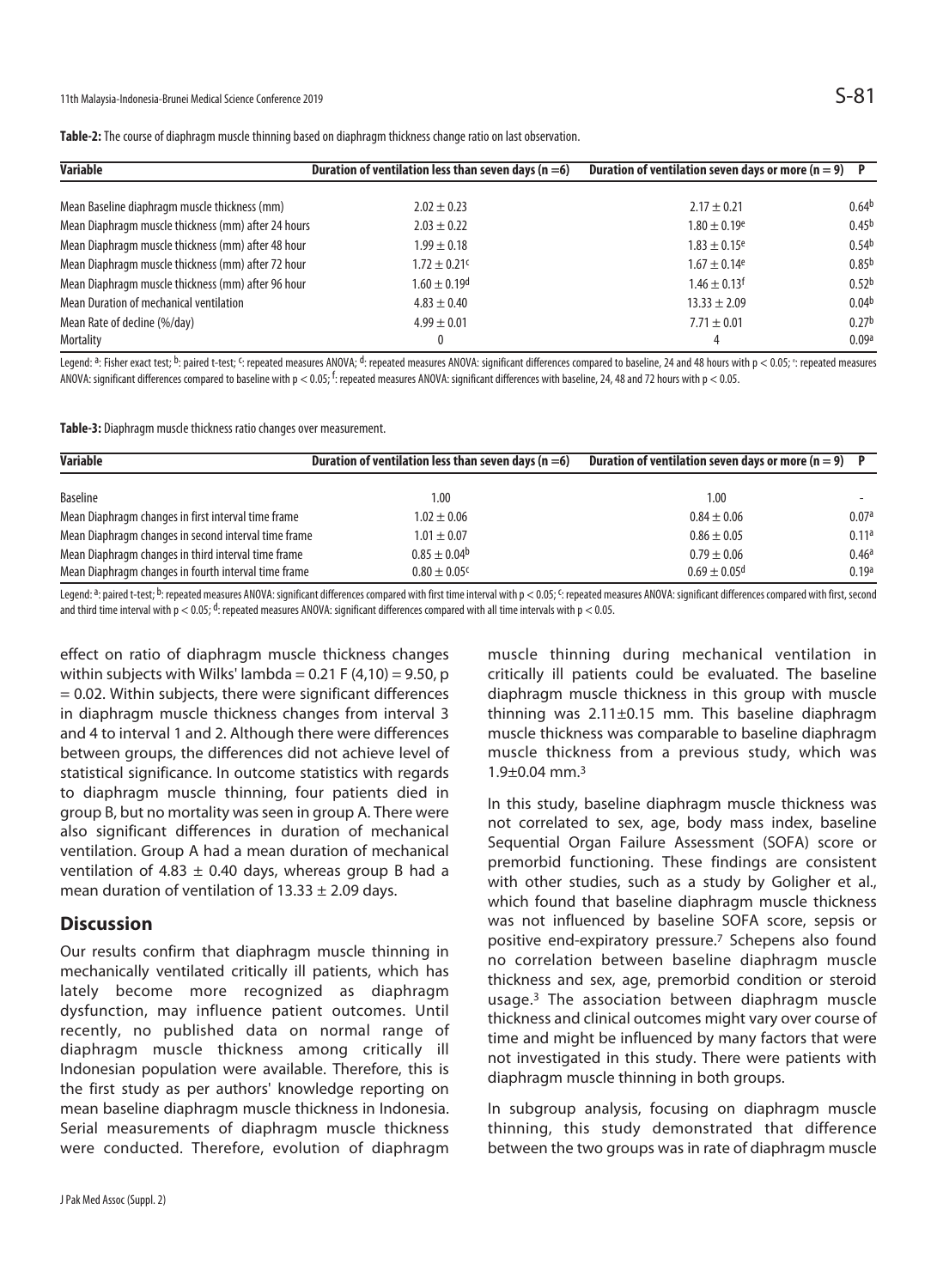thinning. The rate of decline was faster by 7.5% in the group that was mechanically ventilated for more than seven days compared to the group that was mechanically ventilated for less than seven days. The rate of diaphragm muscle thinning was comparable to previous studies. Schepens found rapid diaphragm muscle thinning of up to 9% after 24 hours of mechanical ventilation.3 Grosu et al, found diaphragm muscle thinning of 6% per day.6

In 2015 Goligher found that the average ventilator driving pressure over the first 72 hours of starting mechanical ventilation was correlated with changes in diaphragm muscle thickness over the first week of mechanical ventilation.8 Schepens et al, found median time to nadir was three days and mean nadir was 1.3 mm, which corresponds to 32% diaphragm muscle thinning.3 After 72 hours on mechanical ventilation, diaphragm muscle thickness changes did not correlate with length of mechanical ventilation. In contrast to a previous study that measured diaphragms until patients were extubated or died, this study only observed patients for four days.<sup>1,3,6</sup> Therefore, no conclusions could be drawn on nadir diaphragm muscle thinning in the current study.

The diaphragm muscle thinning that we observed in our study may correspond to previously reported diaphragm myofiber atrophy and diaphragm muscle strength in mechanically ventilated critically ill patients.9-12 Due to the continuous diaphragm assessment over 96 hours of starting mechanical ventilation in our study, we could measure the speed of muscle thinning in different subset of patients.

Patients with a faster rate of diaphragm muscle thinning had worse outcomes than patients who had a slower rate of decline. The duration of mechanical ventilation was significantly higher in patients with a faster rate of decline, and the mortality rate was also higher. Presumably, rapid thinning of diaphragm muscle might be related to more severe respiratory muscle weakness, which resulted in longer ventilator duration. Direct relationship between diaphragm thickness and diaphragm contractile activity, expressed as thickening fraction of diaphragm muscle, was described by Goligher in 2015.8 We assumed that slower diaphragm muscle thinning might represent a reversible form of muscle failure that could recover as primary critical illness resolves. Several studies found that the level of ventilator support can impact diaphragm muscle thickness.<sup>8,13</sup> Adjusting the level of ventilator support may assist diaphragm muscle recovery and may lead to better outcome. Utilizing diaphragm-protective mechanical ventilation strategy can avoid harmful effect of both excessive and insufficient ventilator support.14,15

Diaphragm thickness measurement on patients with mechanical ventilation can give information about the adequacy of the ventilator support and can help clinicians on adjusting the level of ventilator support to the patient.

There are several limitations to this study. First, it is a single-centre study with a small sample size. Therefore, caution should be used in applying the results to general population. Also, Cipto Mangunkusumo is a tertiary referral hospital. Therefore, the patients' diseases are more severe and complicated compared to those in other hospitals. Another limitation is that due to observational design of the study, all biases and confounders that might interfere with the results could not be eliminated. In addition, this study measured baseline diaphragm muscle thickness at the beginning of mechanical ventilation. This baseline diaphragm muscle thickness might not be representative of true baseline diaphragm muscle thickness at the onset of critical illness. The function of diaphragm is subject to diaphragm muscle thickness and diaphragm muscle strength. This study only assessed quantitative side of diaphragm function.

#### **Conclusion**

Diaphragm muscle thinning could be seen early at the start of mechanical ventilation. Diaphragm muscle thickness changes were very dynamic and could increase or decrease during observations, regardless of previous direction and magnitude of changes. In this study, there were no correlations between baseline diaphragm muscle thickness and sex, age, body mass index, baseline SOFA score or premorbid function. Diaphragm muscle thinning was found in both the groups, which used ventilator for less than seven days and group which used the ventilator for seven days or more. Rapid diaphragm muscle thinning was associated with an increase in mortality and longer duration of mechanical ventilation.

**Acknowledgement:** We thank Cipto Mangunkusumo National Hospital, Jakarta, Indonesia for allowing us to conduct this research. This work was also supported by the Department of Radiology, Faculty of Medicine, University of Indonesia.

**Disclaimer:** None to declare.

**Conflict of Interest:** None to declare.

**Funding Disclosure:** None to declare.

### **References**

1. Goligher EC, Brochard LJ, Reid WD, Fan E, Saarela O, Slutsky AS, et al. Diaphragmatic myotrauma: a mediator of prolonged ventilation and poor patient outcomes in acute respiratory failure. Lancet Respir Med 2019; 7:90-8. doi: 10.1016/S2213